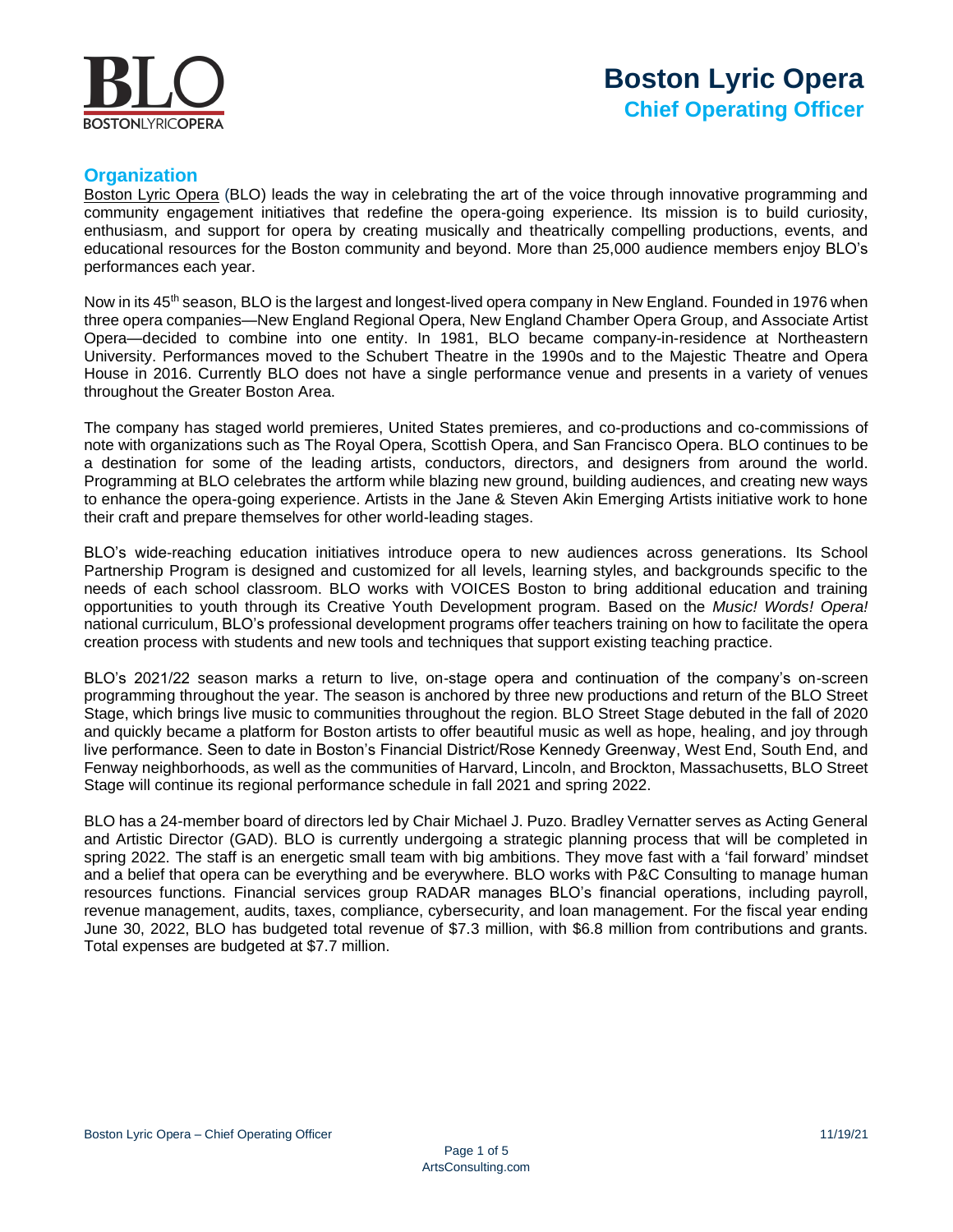# **Diversity, Equity, and Inclusion Values**

BLO commits to becoming a more diverse and inclusive organization. It recognizes that this work will take time, intentional actions, and accountability from the board, employees, artists, patrons, and community. It commits to embrace individuals from all backgrounds and identities. 

While BLO values the universality of themes in the work it produces, the organization acknowledges that the power held in these stories is different for different people. BLO will continue to ensure that the shared programs and productions will give voice and representation to diverse artists and perspectives. Opera has the power to speak truth, broaden perspectives, and invite empathy.

BLO acknowledges that the history of operas and those engaged in opera have not always been diverse or inclusive. The organization believes that it has the ability to address the necessary changes for opera to evolve and thrive in Boston and around the world.

BLO commits to exhibit the following values:

- We acknowledge and appreciate the inherent human rights of all individuals, without discrimination.
- We believe that our work must be based on mutual respect.
- We aim to examine our actions so that we may act without bias based on the differences we encounter during our work.
- We aspire to listen, learn, and seek diversity among the voices that join us in our work.

For additional details and a summary of action to date, please visit: [www.blo.org.](https://blo.org/)

## **Community**

As New England's largest city, Boston has long been the region's economic and cultural hub, offering a variety of performing and visual arts organizations. With an estimated population of 667,000, Boston is one of the 25 largest cities in the country. Greater Boston is home to nearly 4.6 million residents. With strong professional sectors in education, technology, and healthcare, Greater Boston is youthful, culturally diverse, and socially active. Robust public and regional transportation systems support its draw as a preeminent international destination. More than 20 million visitors travel to Boston each year for national events such as the Boston Marathon, First Night/First Day, or Head of the Charles Regatta. Known for its historical roots and the American Revolution, Boston is a city that honors history. It boasts leading educational and cultural institutions and offers a vibrant quality of life.

Sources: boston.gov; bostonusa.com

#### **Position Summary**

The Chief Operating Officer (COO) will report to the GAD, serving as their right hand to advance operating goals and strategy and to execute the BLO's tactical and strategic plans. Responsible for all business and administrative functions, the COO will be a key member of and work collaboratively with the senior leadership team, which includes the Senior Director of Administration, Senior Director of Artistic Operations, Senior Director of Development, and Senior Director of Public Engagement. This individual will set and prioritize annual, quarterly, and monthly goals that achieve long-range business strategies and facilitate workflows and departmental planning to ensure their success. Operating as a central figure in the business infrastructure, the COO will oversee the internal operations of BLO and ensure the business strategy is being effectively implemented. The COO will supervise the Senior Director of Administration, Finance Senior Manager, Operations Senior Manager, and RADAR Financial Firm. This individual will also lead the union negotiating team, which includes the Senior Director of Artistic Operations, Director of Production, Operations Senior Manager, Company Legal Counsel, RADAR Relationship Manager, and GAD.

### **Roles and Responsibilities**

#### **Business Growth and Partner Relationships**

- Ensure BLO's stability and growth, executing long-range business and financial strategies and identifying and assisting with key internal and external priorities.
- Lead the financial aspect of BLO operations across the management team to develop long-range financial plans, multi-year and operating budgets, and cash flow reporting.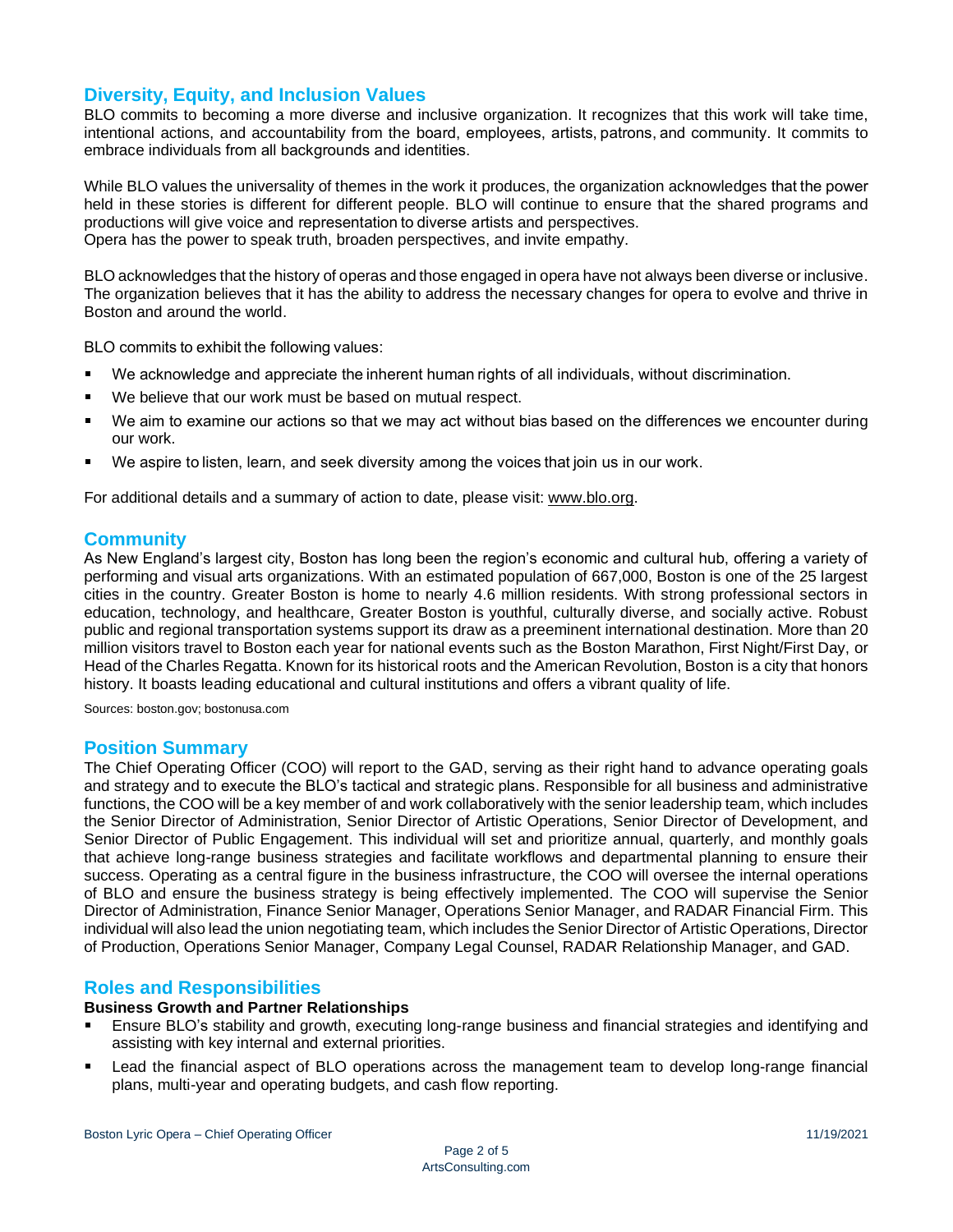- Manage daily operational priorities and work with senior leadership to streamline, unify, and elevate BLO's daily operations, financials, and KPIs.
- Collaborate with RADAR and senior leadership to develop and implement effective financial and operational procedures.
- Advise on the financial matters of the organization and each department, providing strategic recommendations based on financial analysis and projections, cost identification and allocation, and revenue/expense analysis.
- Drive BLO's efforts to identify and evaluate new business opportunities and develop financial analyses, proformas, and cost benefit analyses.
- Participate in venue development planning and explore long-term venue options and financial models that reflect and advance BLO's mission and strategic direction.
- Work with BLO's legal advisors and manage all legal and liability matters, including negotiations, settlements, ٠ and litigation.
- Establish and expand partner relationships with political and community leaders and other artistic and community organizations locally and internationally in support of BLO's mission.
- Ensure active, strategic involvement in community affiliations and serve as representative of BLO in public and political forums.
- Embrace other business growth and partner relationships duties as needed.

#### **Contract, Agreement, and Lease Management**

- Negotiate and manage key business agreements such as the BLO real estate portfolio, facility leases including the office and warehouses, multiple theater venue agreements, and other material business agreements.
- Act as lead negotiator for co-production and commissioning agreements and collaborate closely with the Artistic & Production Department.
- Lead the negotiating team, alongside legal counsel, for BLO's collective bargaining agreements with American Guild of Musical Artists (AGMA), International Alliance of Theatrical Stage Employees (IATSE), American Federation of Musicians (AFM), including the Electronic Media Agreement (EMA) / Integrated Media Agreement (IMA).
- Work closely with the GAD, Senior Director of Artistic Operations, Operations Senior Manager, and BLO legal ٠ advisors on all collective bargaining agreement-related matters.
- Coach and mentor department administrators and managers during their negotiation and contract execution process to support continuity and compliance, supporting any contract-related issues that may arise with other parties and internally with the company itself.
- Create and maintain relationships with unions and serve as a point of contact for matters concerning the organization's collective bargaining agreements.
- Guide and manage financial analysis related to contract negotiations and planning.
- Manage and negotiate annual license agreements for core organizational systems, including Tessitura and ArtsVision.
- Serve as BLO's point of contact for all contract terms related to business issues such as indemnification, force majeure, liability, and cancellation/termination, working closely with RADAR and BLO legal advisors.
- Manage the development of vendor and service agreement procedures, such as departmental service contracts and long-term and short-term equipment leases.
- Review complex issues during the contracting process, prepare a specialized and/or non-routine response for ٠ department managers and contract modifications, and elevate when necessary.
- Analyze regulations and contracts for potential impact on BLO goals and objectives.
- Embrace other contract, agreement, and lease management duties as needed.

#### **Operational Excellence and Governance**

- Serve as representative of the GAD on BLO matters and execute special projects on their behalf.
- Deliver BLO metrics and information to the board and prepare reports for board meetings in collaboration with the Senior Leadership team and RADAR.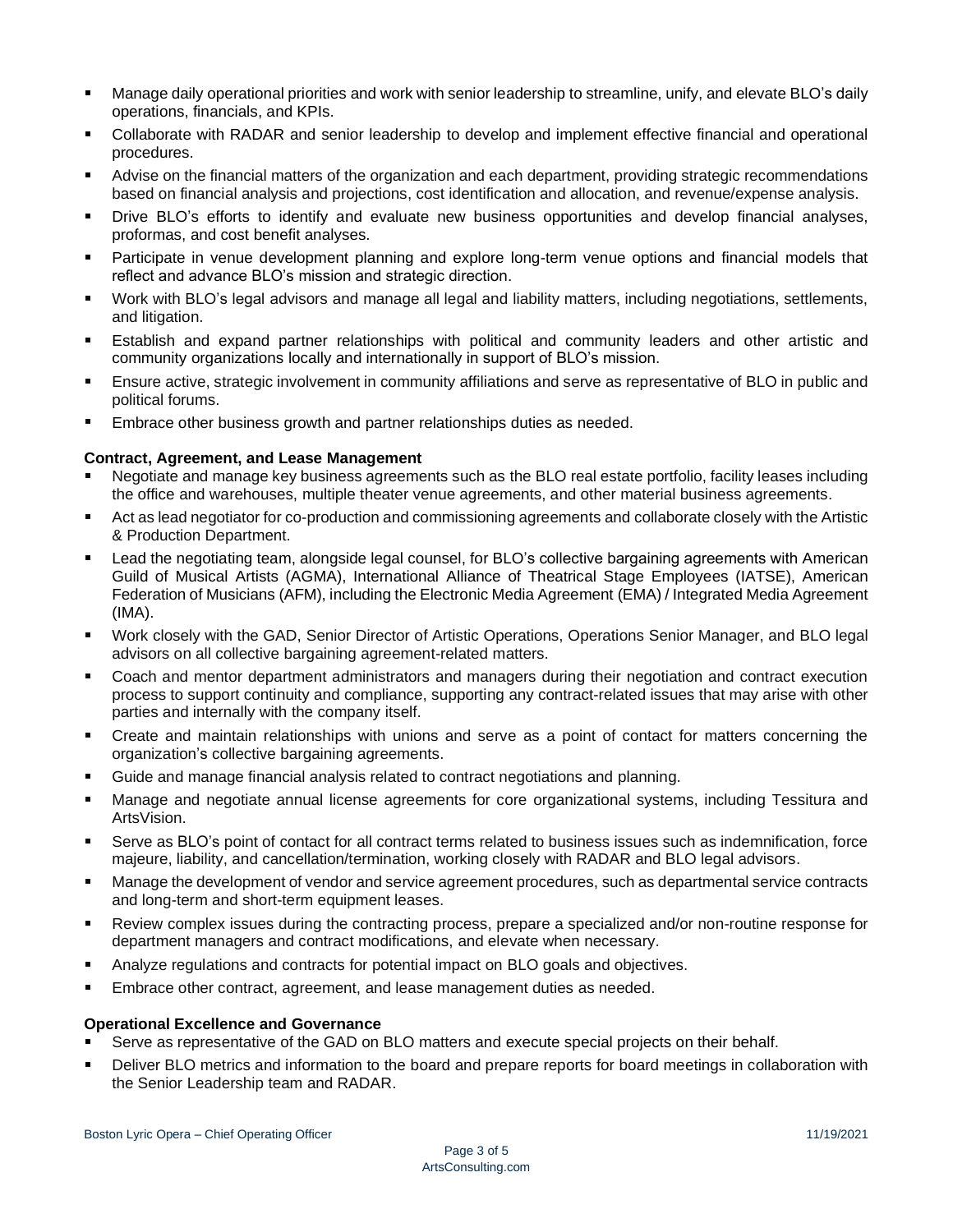- Attend all board meetings and serve as executive liaison to the Executive Committee, Finance Committee, Audit Committee, and Venue Task Force, in conjunction with the GAD.
- Provide authoritative guidance to internal departments on BLO goals and objectives related to contract and ٠ calendaring activity.
- Serve as Executive Company signatory on contracts and financial accounts.
- Manage relationships with insurance providers and secure all certificates of insurance to satisfy contracts and agreements.
- Partner with RADAR in managing BLO's financial operations.
- Work closely with the Senior Director of Administration in managing human resources operations.
- Provide leadership, direction, and oversight to all direct reports, in coordination with RADAR, and manage inhouse financial staff.
- Coach and mentor an administrative and business operations team that is the foundation of BLO and support the overall effectiveness of the organization.
- Establish and enforce process management and continuity of terms and conditions across departments.
- Build, lead, mentor, coach, and motivate an effective, high-performing diverse team, providing strong support for growth and development and modeling best practices and current standards within the opera, music, and theater fields.
- Embrace other operational excellence and governance duties as needed.

## **Traits and Characteristics**

The COO will be a people-focused leader and strategic thinker who sets and accomplishes clear and measurable goals. Seen as a trusted advisor on operational and financial matters, this individual will have a sense of urgency and deep understanding of how resources must be managed in a nonprofit arts organization. They will be receptive to new ideas and will work collaboratively both internally and externally using past experiences and knowledge to guide their decision making. They will be able to work within tight deadlines and balance multiple priorities. The COO will have a passion for BLO's work and a desire to play a vital role during a crucial period in the organization's history.

Other key competencies include:

- **Self-Starting, Problem Solving, and Time/Priority Management** The adeptness to take initiative and demonstrate self-control while defining, analyzing, and diagnosing key components of a problem to formulate a solution, factoring in time and priorities.
- **Personal Accountability** The ability to be answerable for personal actions and decisions.
- **Diplomacy**  The capacity to listen to multiple points of view, tactfully handling sensitive or difficult issues and facilitating beneficial outcomes that are mutually satisfactory.
- **Flexibility and Resiliency** The ability to readily respond and adapt to change with minimal renitence while recovering quickly from adversity.
- **Planning and Organizing**  The aptitude to analyze all aspects of a situation to make consistently sound and timely decisions, including addressing difficult situations head-on, and to establish forward-looking courses of action to ensure that longer-term efforts are completed effectively and efficiently with appropriate participation from the entire team.

## **Qualifications**

Qualified applicants will have demonstrated senior management experience in a complex nonprofit operational environment, ideally in the performing arts. A master's degree in arts administration, business, or nonprofit leadership or at least 10 to 12 years of relevant experience is required. Previous opera experience is a desired but not required. Knowledge of and passion for the arts is critical, as is experience negotiating and operating under collective bargaining and/or union agreements, including AGMA, IATSE, AFM (including EMA/IMA), or comparable agreements. Candidates must possess exceptional communication skills to articulate and lead BLO's mission and vision and represent the organization in public speaking engagements. The selected COO must be willing to work special events, including weekends and/or after regular business hours, and travel as necessary to meet essential strategic initiatives.